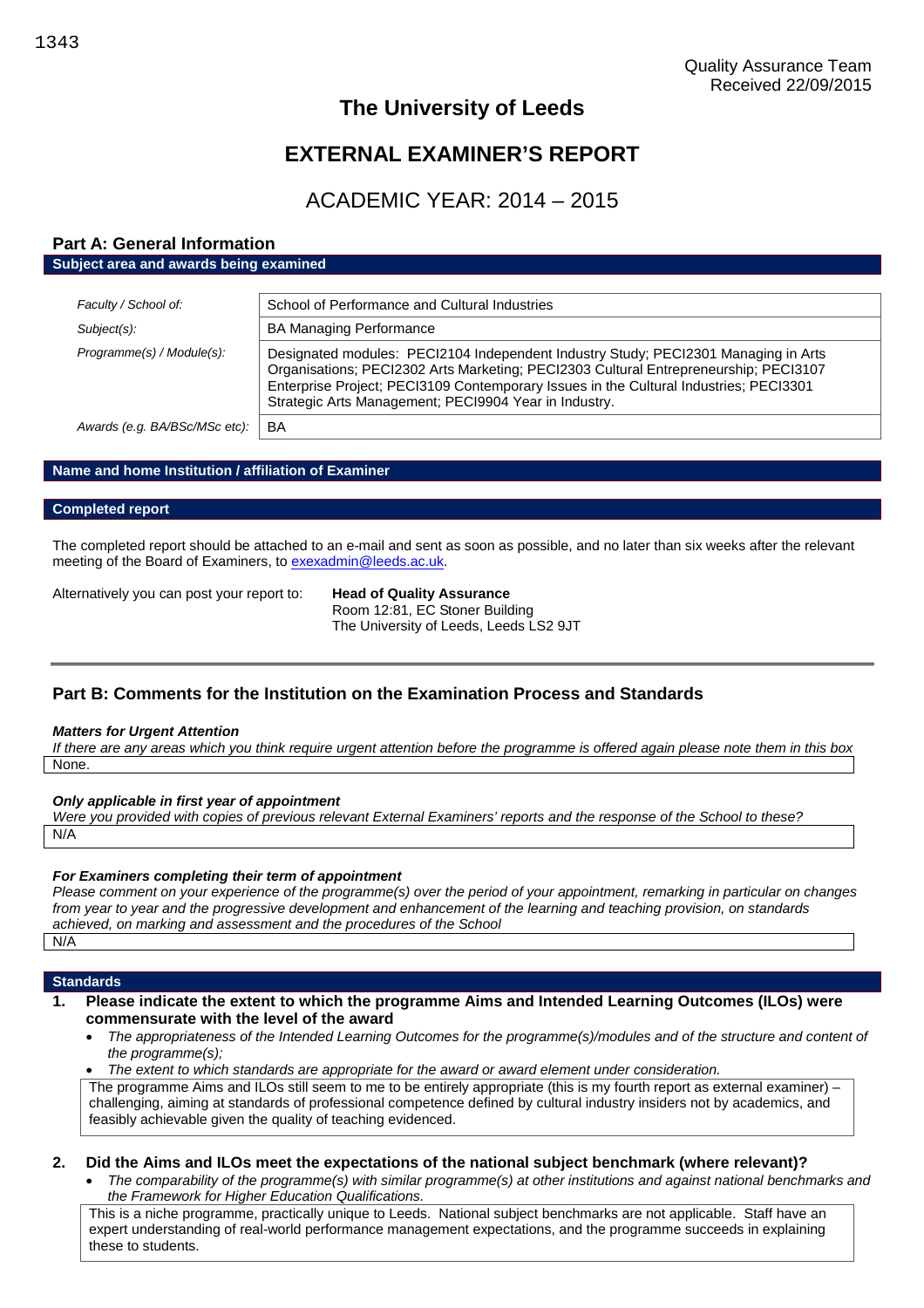#### **3. Please comment on the assessment methods and the appropriateness of these to the ILOs**

- *The design and structure of the assessment methods, and the arrangements for the marking of modules and the classification of awards;*
- *The quality of teaching, learning and assessment methods that may be indicated by student performance.*

Assessment methods (thoroughly tried and tested by now) are well designed and well structured. They have real-world roots in some cases (business planning exercises and reflective accounts contextualizing actual work experience, e.g.) and make rigorous demands both of students and of markers.

#### **4. Were students given adequate opportunity to demonstrate their achievement of the Aims and ILOs?**

- *The academic standards demonstrated by the students and, where possible, their performance in relation to students on comparable courses;*
- *The strengths and weaknesses of the students as a cohort.*

Yes. Students were given ample opportunity to demonstrate their achievements. BA Managing Performance is a programme particularly benefiting students with cultural-entrepreneurial flair, supporting their efforts to gain practical experience and equipping them with useful knowledge. Those determined to make the most of opportunities on offer continue to produce high quality work; those less inclined to exercise initiative inevitably get less out of it.

#### **5. For Examiners responsible for programmes that include clinical practice components, please comment on the learning and assessment of practice components of the curriculum**

N/A

#### **6. Please comment on the nature and effectiveness of enhancements to the programme(s) and modules since the previous year**

*It would be particularly helpful if you could also identify areas of good practice which are worthy of wider dissemination.* I noted few substantive changes. Course documents are refreshed from year to year. Sensibly, in view of government disinvestment from the subsidized arts sector, the programme encourages students to think about "Managing" in broad terms: they develop an impressive range of transferable skills. Most if not all of the modules available to BA Managing Performance students will or could be delivered to students on other programmes in future. [BA Managing Performance itself is winding down – its last-ever student intake, 2013-14's, will graduate in 2016.]

#### **7. Please comment on the influence of research on the curriculum and learning and teaching**

*This may include examples of curriculum design informed by current research in the subject; practice informed by research; students undertaking research.*

Research personally undertaken by members of the School continues to exert a strong and healthy influence on curriculum design and features (as it should) in reading lists. Learning and teaching happens in a lively yet practicallygrounded intellectual atmosphere. Though I think that some of the theory to which students are introduced lacks empirical validity it certainly exists: students need to know about it and know how to critique it effectively.

#### **8. Where the programme forms part of an Integrated PhD, please comment on the appropriateness of the programme as training for a PhD**

N/A

## **For Examiners involved in mentoring arrangements**

**9. If you have acted as a mentor to a new External Examiner or have received mentor support please comment here on the arrangements**

N/A

# **The Examination/Assessment Process**

**10. The University and its Schools provide guidance for External Examiners as to their roles, powers and responsibilities. Please indicate whether this material was sufficient for you to act effectively as an External Examiner.**

*Whether External Examiners have sufficient access to the material needed to make the required judgements and whether they are encouraged to request additional information.*

Fully sufficient, yes.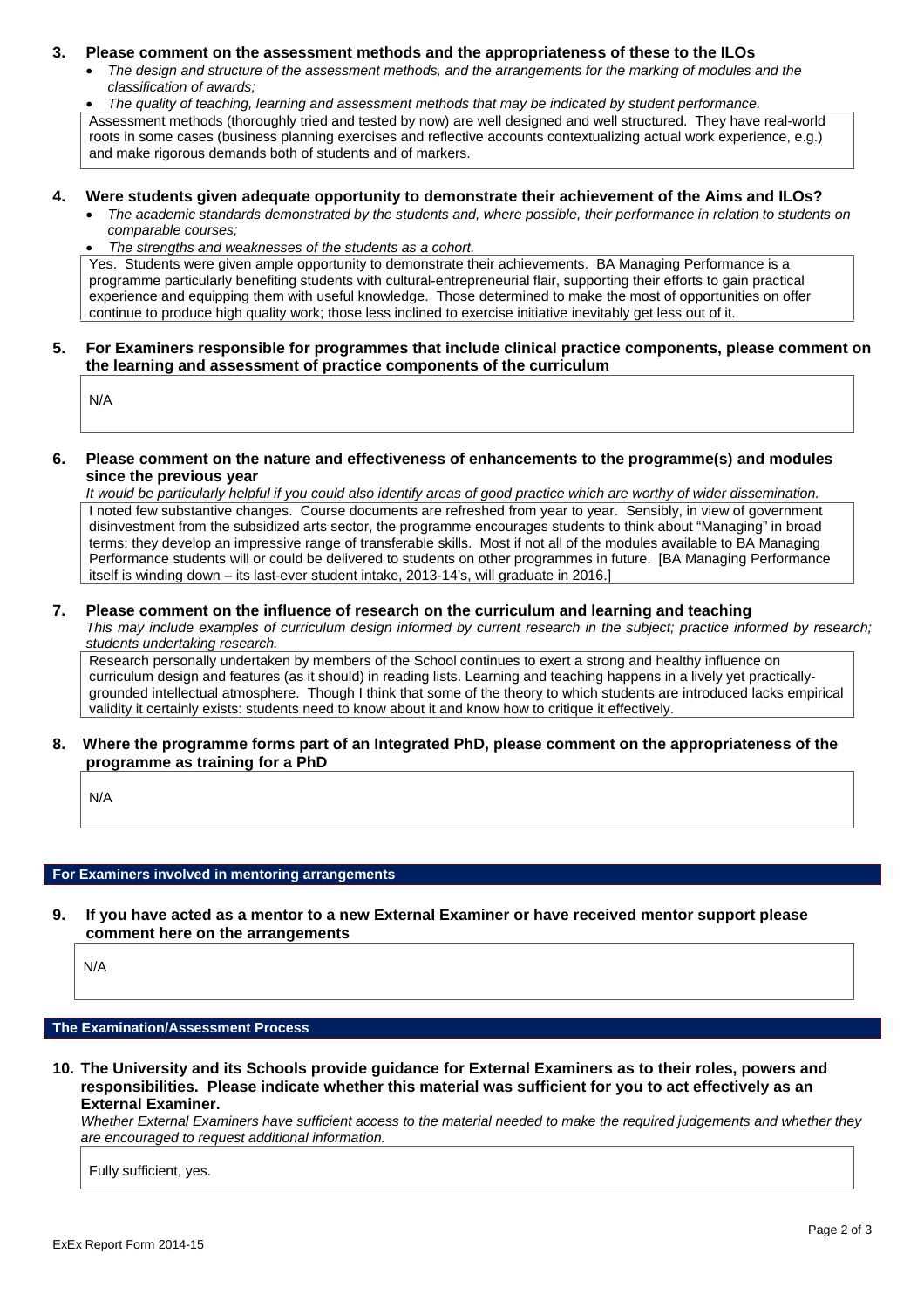**11. Did you receive appropriate documentation relating to the programmes and/or parts of programmes for which you have responsibility, e.g. programme specifications or module handbooks, marking criteria?** *The coherence of the policies and procedures relating to External Examiners and whether they match the explicit roles they are asked to perform.*

I was fully, efficiently and as always very courteously briefed. Thanks.

#### **12. Were you provided with all draft examination papers/assessments? Was the nature and level of the questions appropriate? If not, were suitable arrangements made to consider your comments?**

I was asked to comment in advance on two exam questions and willingly did so, suggesting very minor modifications. These were made. I am confident that the nature and level of all other assessment tasks was appropriate.

#### **13. Was sufficient assessed / examined work made available to enable you to have confidence in your evaluation of the standard of student work? Were the scripts clearly marked/annotated?**

Yes; yes. As in previous years it seemed to me that some scripts were too extensively annotated (when feedback reports conveyed much the same information in continuous prose form) – but from the students' point of view this would hardly count as a fault.

#### **14. Was the choice of subjects for dissertations appropriate? Was the method and standard of assessment appropriate?**

N/A. I did not examine dissertations.

**15. Were the administrative arrangements satisfactory for the whole process, including the operation of the Board of Examiners? Were you able to attend the meeting? Were you satisfied with the recommendations of the Board?**

Administrative arrangements were more than satisfactory. I spent a day in Leeds sampling work and checking marks and I attended two consecutive Board of Examiners' meetings the following day. I was fully satisfied with Board recommendations.

#### **16. Were appropriate procedures in place to give due consideration to mitigating circumstances and medical evidence?**

Yes.

#### **Other comments**

#### **Please use this box if you wish to make any further comments not covered elsewhere on the form**

My notes on individual 2014-15 modules closely resemble those taken in previous years. If colleagues wish to read them I will willingly make them available. Small suggestions for improvement made at the start of my term of office as external examiner were followed as far as possible within the University of Leeds policy framework. I do not think that further changes are necessary, nor do I think that this report requires any form of response.